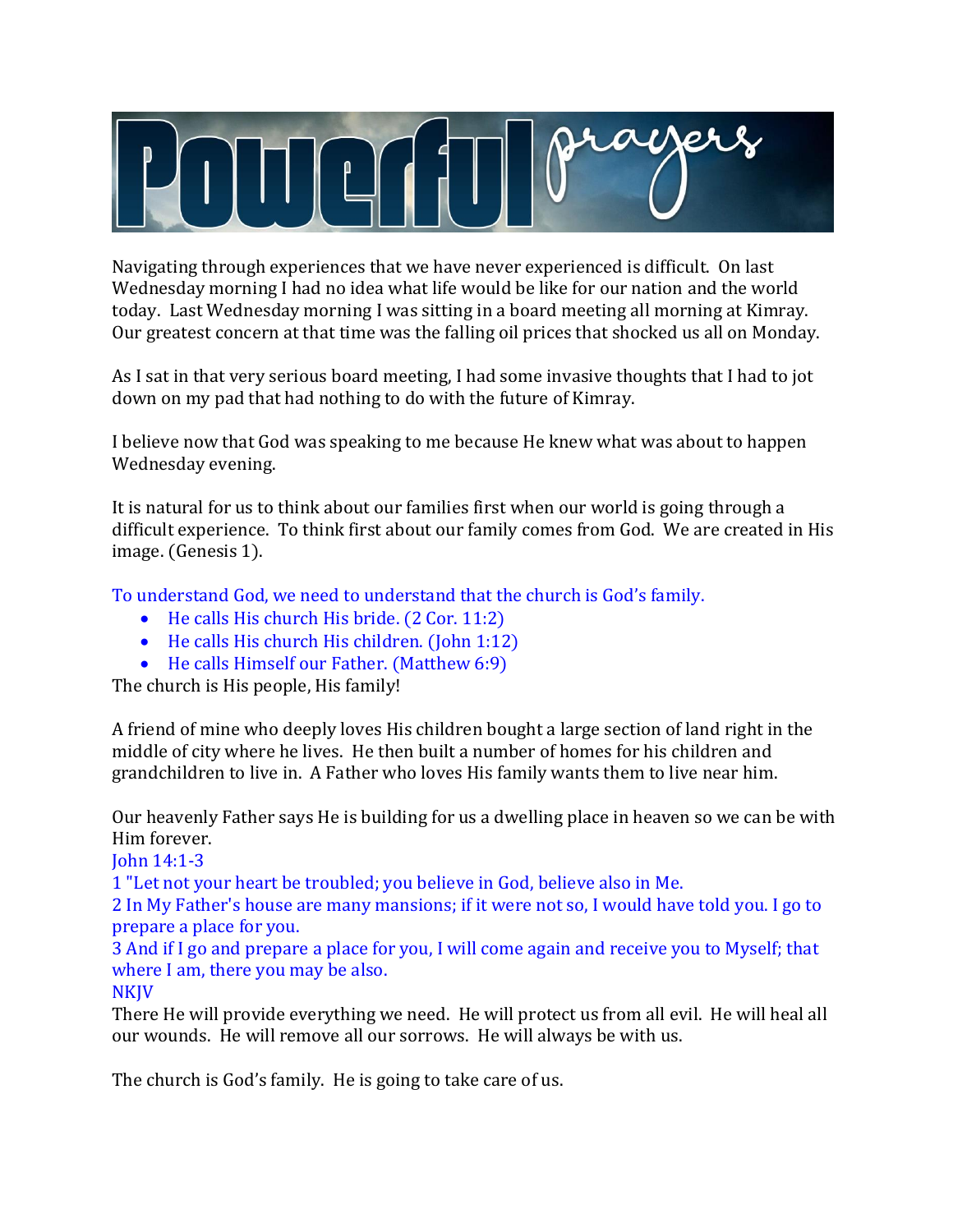Like any good Father, God hates to watch us go through difficult times in what remains of our time here on earth. It grieves Him to watch us suffer. He understands that it is necessary for a season. But He is looking forward to that time when this season of suffering will be over for us. I want to assure you that there is no one who wants our suffering to be over more than our heavenly Father.

#### Rev 7:14-17

14 And I said to him, "Sir, you know." So, he said to me, "These are the ones who come out of the great tribulation, and washed their robes and made them white in the blood of the Lamb.

15 Therefore they are before the throne of God and serve Him day and night in His temple. And He who sits on the throne will dwell among them.

16 They shall neither hunger anymore nor thirst anymore; the sun shall not strike them, nor any heat;

17 for the Lamb who is in the midst of the throne will shepherd them and lead them to living fountains of waters. And God will wipe away every tear from their eyes." NKJV

Until then, He wants us to trust Him. He wants us to believe that this world is not our home; that we are citizens of His kingdom; that our suffering will give way to His glory.

As we suffer, He wants for His children what every good father just loves to see from His children. He wants us to love one another.

#### John 13:34-35

34 A new commandment I give to you, that you love one another; as I have loved you, that you also love one another.

35 By this all will know that you are My disciples, if you have love for one another." NKJV

It brings God incredible joy to watch His children love one another. It grieves Him when we don't.

As a Pastor called by God, I have the responsibility of leading the church and equipping the church to love one another.

I cannot do it all by myself. Our staff cannot do it all by ourselves. Our elders and deacons cannot accomplish this all by themselves.

### Loving one another in a way that brings joy to our heavenly Father requires all of us to cooperate with Him.

To love one another we must understand what we all need.

- We need relationship with our family.
- We need physical help from our family.
- We need encouragement to our faith from our family.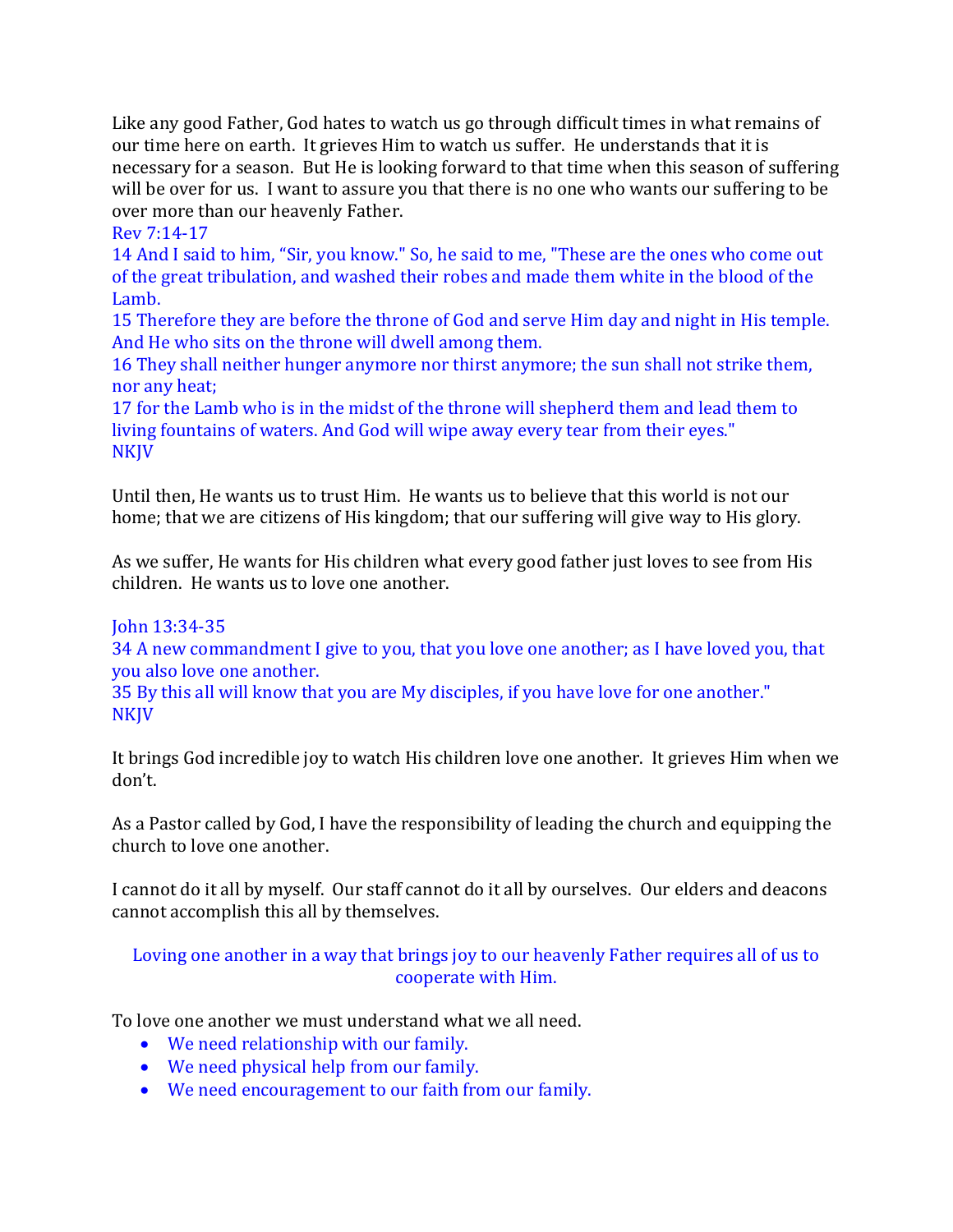• We need support for our mission from our family.

This love is what any good father would do for his family. It is who God is to us as our Father. It is what He wants us to be to one another as His family.

Over the years the leaders of our church have developed all kinds of ministries to meet these needs in God's family. These ministries have served the needs of God's family in incredible ways.

But what God said to me last Wednesday morning in that board meeting when I had no idea what was going to happen that night is this. He said to me….

"My church can exist and thrive if it's only meetings are small groups meeting in homes."

He said to me the ministry of meeting in homes is the only essential ministry in His church.

This is not a new idea. We are just rediscovering an old idea. Acts 2:46-47 46 So continuing daily with one accord in the temple, and breaking bread from house to house, they ate their food with gladness and simplicity of heart, 47 praising God and having favor with all the people. And the Lord added to the church daily those who were being saved. **NKJV** 

It makes sense, doesn't it.

Through small groups meeting in homes….

- Our need for relationship with our family can be met.
- Our need for physical help from our family can be met.
- Our need for encouragement to our faith from our family can be met.
- Our need for support for our mission from our family can be met.

Through small groups meeting in homes, our need to be loved can be met. We can all be a part of meeting the need for love in others.

What we are doing here this morning in this service is good.

- Lost people looking for God don't know where our small groups meet. They go to church campuses when they search for God or search for God's people.
- Worshipping in song together encourages our faith.
- Preaching encourages our faith and preachers can give us vision for the church.
- Uniting in prayer together can be very powerful.

But God is saying His church can exist and thrive without these large gatherings. He says my church can exist and thrive if its only meetings are small groups meeting in homes. His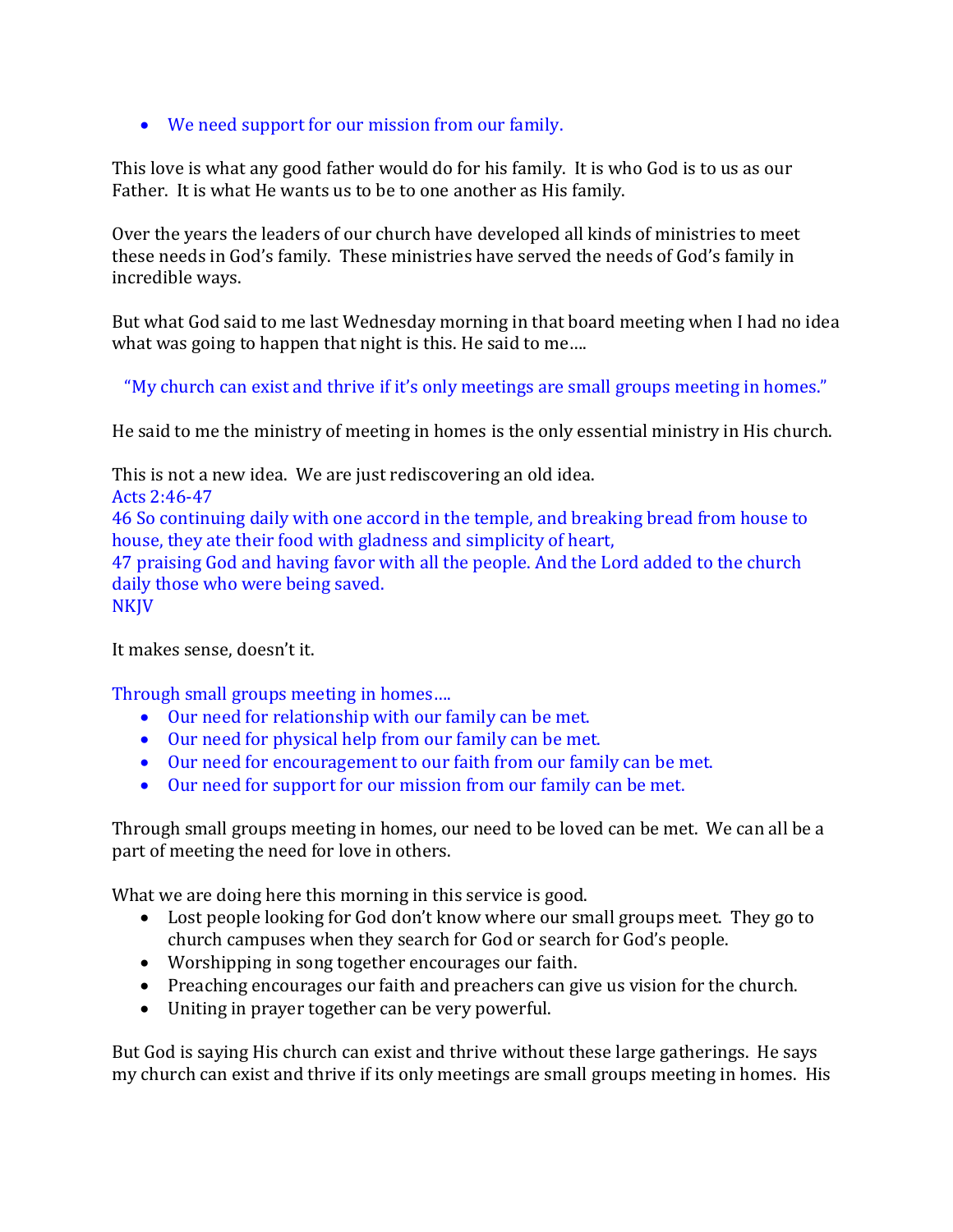reasoning is simple. Through these groups we can love one another. This is the main thing our heavenly Father wants for His family right now. He wants us to love another.

If you are leading one of our groups, this is not going to happen in God's family if all you are doing is facilitating a meeting once a week. As a leader….

- You need to be connecting with your members every day We don't live in the same community, but technology makes this possible.
- You need to be meeting at other times with your members during the week We don't live in the same communities, but transportation makes this possible.
- You need to be connecting your members in ministry to one another and to others as you discover needs.

This is especially true for the least and the lowest in your group.

Leaders, you need to model for your members what it means to love one another. Church, you need to bring great joy to our heavenly father and be family; follow your leaders and love one another.

This worldwide crisis did not catch our heavenly Father by surprise. He is sovereign! He has a divine purpose for everything that happens. He either causes things to happen or He allows things to happen. Whether He causes it or allows it He always knows what is going to happen and has a purpose that He is accomplishing through it.

What is our heavenly Father's purpose for the coronavirus crisis?

## Hebrews 12:25-29

25 See that you do not refuse Him who speaks. For if they did not escape who refused Him who spoke on earth, much more shall we not escape if we turn away from Him who speaks from heaven,

26 whose voice then shook the earth; but now He has promised, saying, "Yet once more I shake not only the earth, but also heaven."

27 Now this, "Yet once more," indicates the removal of those things that are being shaken, as of things that are made, that the things which cannot be shaken may remain.

28 Therefore, since we are receiving a kingdom which cannot be shaken, let us have grace, by which we may serve God acceptably with reverence and godly fear.

29 For our God is a consuming fire.

**NKJV** 

• He is shaking the economic foundations of the world.

He is showing the world how fragile they are. He wants the people of the world to know they are not in control. He is in control. He wants the people of the world to humble themselves and submit to His control of their lives. He is Jesus the messiah!

# • He is shaking the ecclesiastical foundations of His church.

I have no idea if we will be meeting next Sunday for this service. But I know this for certain. Our heavenly Father wants us to love one another. This cannot occur by live streaming a